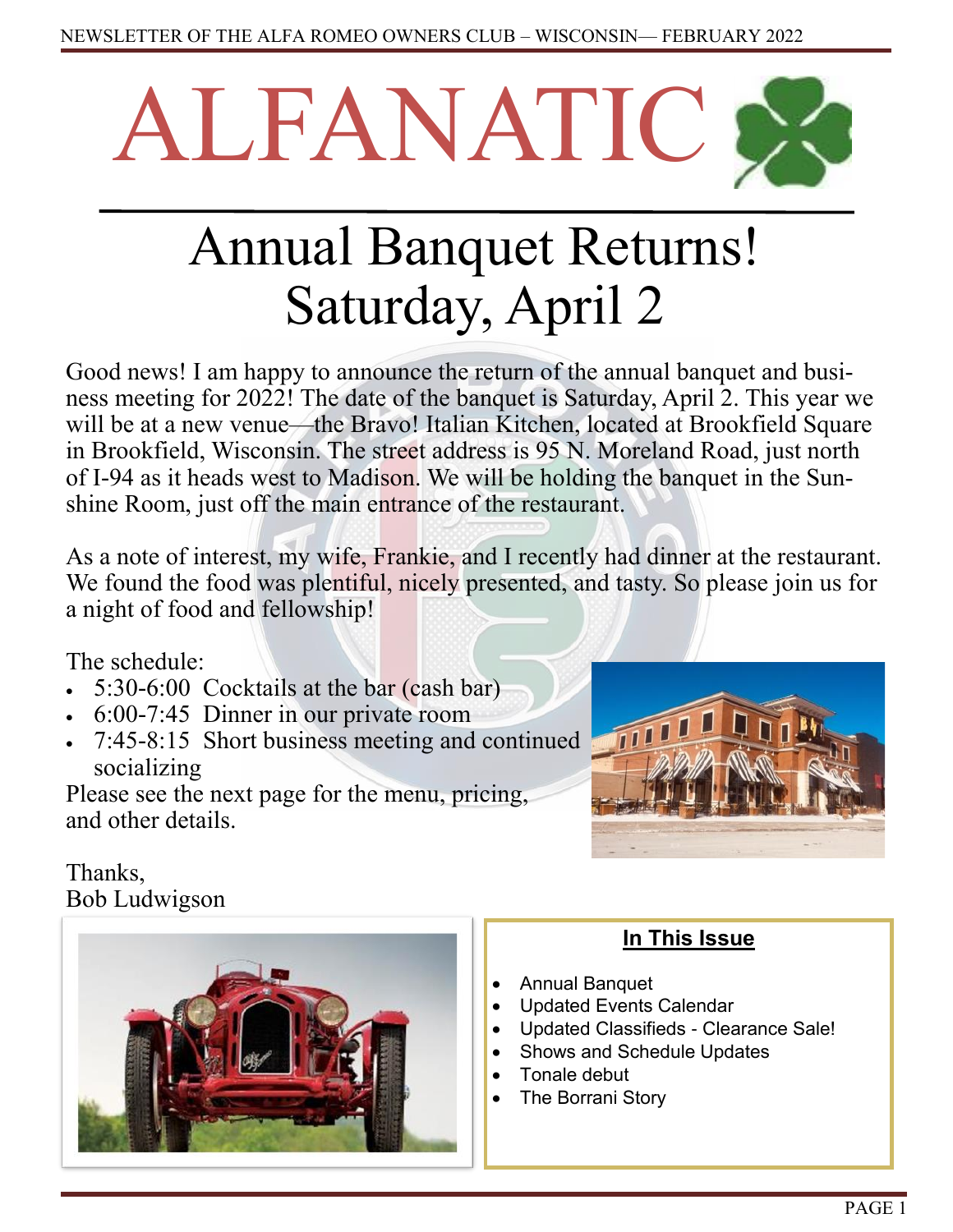## **Banquet Details**

Available menu items:

Choice of Soup or Salad

- Italian Wedding Soup
- Insalata Della Casa

Entrée Choices

- Lasagna
- Chicken Parmesan with herb linguine
- Grilled salmon with seasonal vegetables
- Filet Mignon (Extra charge applies. See below.)

Freshly baked Focaccia bread and unlimited soft drinks, coffee, or tea are included.

Dessert is available. If you decide to indulge, the club will pick up the tab..

Pricing \$40.00 per person. For the filet add \$6.50 (\$46.50 total). The price includes taxes and a service charge.

Please fill out the registration form on the next page and send it with your payment no later than March 20, 2022, to our club treasurer. (address on the registration page.)

Those interested in Bravo! Can get more details at [their website.](https://locations.bravoitalian.com/us/wi/brookfield/95-n-moorland-rd)

# **Local, Regional, and International Events Calendar**

Something missing? Send dates for events we've missed and we'll include them in the next calendar. email: [rabhalter@att.net](mailto:rabhalter@att.net?subject=New%20Events%20for%20Calendar)

| February 12-21        | Chicago Auto Show, McCormick Place, Chicago                         |
|-----------------------|---------------------------------------------------------------------|
| February 18-20        | <b>AROC Winter Retreat, Palm Desert, California</b>                 |
| Feb 26-March 6        | <b>Milwaukee International Car and Truck Show, Wisconsin Center</b> |
| March 3-6             | Amelia Island Concours d'Elegance, Amelia Island, Florida           |
| <b>April 2</b>        | AROC-WI Annual Banquet and Business Meeting, Bravo! Italian Kitchen |
| <b>May 7-8</b>        | AROC-WI Das Kurze Klausenrennen, New Glarus, Wisconsin              |
| May 20-22             | SVRA Vintage Festival Weekend, Road America                         |
| June 4                | CAROC and Lotus Corps Track Day, Blackhawk Farms Raceway            |
| <b>June 6-16</b>      | <b>AROC Goes to Italy Tour #4</b>                                   |
| June 9-12             | NTT Indycar Series, Road America                                    |
| June 11-12            | 24 Hours of Le Mans                                                 |
| <b>June 13-19</b>     | <b>AROC-USA National Convention, Coronado, California</b>           |
| June 17-19            | WeatherTech Chicago Region SCCA June Sprints, Road America          |
| June 30-July 3        | NACSAR Cup and Xfinity Series races, Road America                   |
| <b>July 14-17</b>     | Weathertech International Challenge with Brian Redman, Road America |
| August 4-7            | <b>IMSA Sportscar Weekend, Road America</b>                         |
| <b>August 7</b>       | ICAMS, AROC-WI, Sussex Village Park, Sussex, Wisconsin              |
| August 19-21          | GT World Challenge America, Road America                            |
| August 20             | Concorso Italiano, Monterey, California                             |
| August 21             | Pebble Beach Concours d'Elegance, Pebble Beach, California          |
| August 28             | Geneva Concours d'Elegance, Geneva, Illinois                        |
| September 16-18       | Ariens Art on Wheels Vintage Weekend w/VSCDA, Road America          |
| <b>Sept 30-Oct 12</b> | <b>AROC Goes To Italy Tour #5</b>                                   |
| October 20-24         | AROC Goes to the F1 USGP, Circuit of the Americas, Austin TX        |

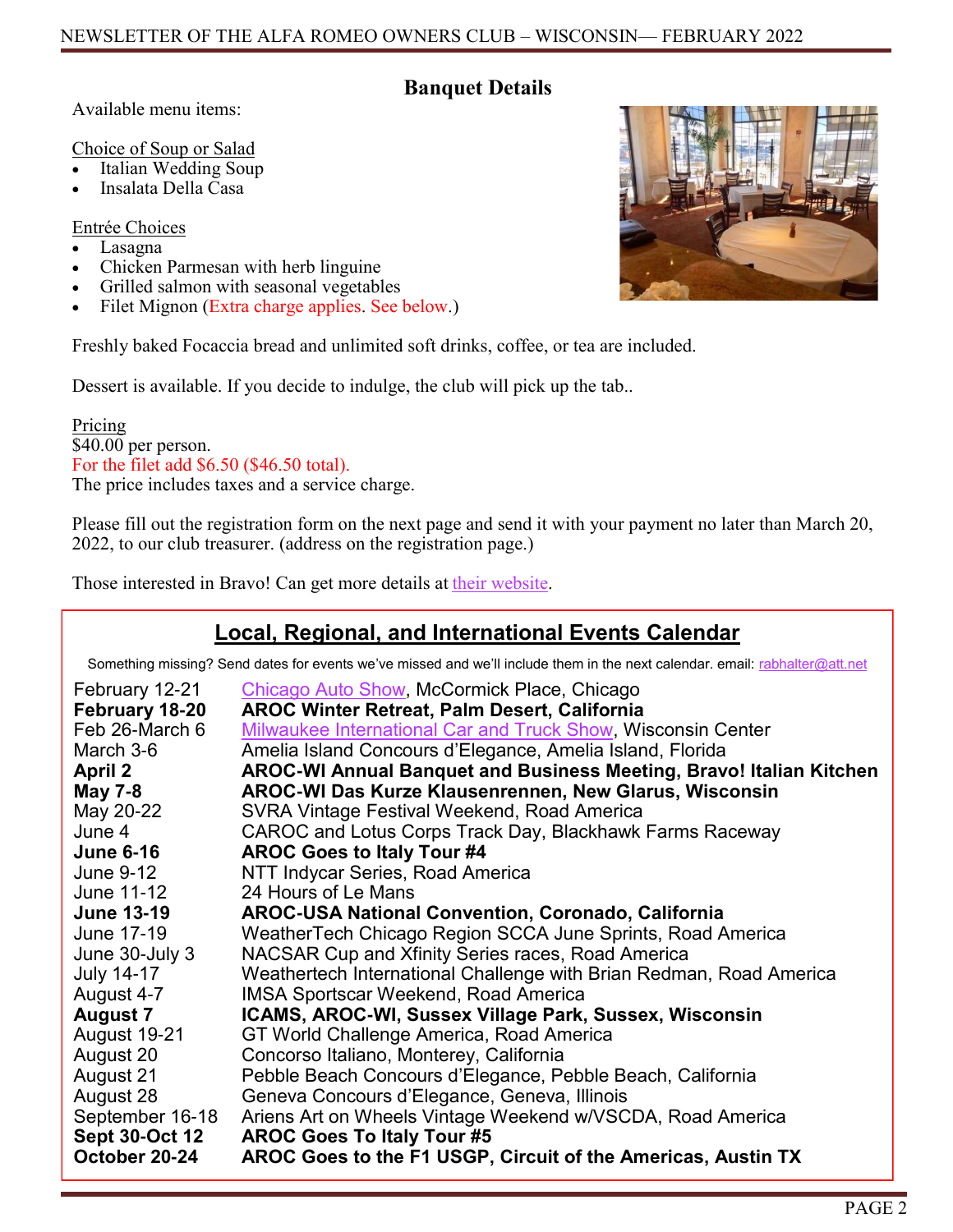## **2022 AROC –Wisconsin Banquet and Business Meeting**

**Saturday, April 2, 2022**

**Bravo! Italian Kitchen 95 Moreland Road (Brookfield Square) Brookfield, Wisconsin (262) 785-0858** 

**Schedule:**

**5:30 - Cash Bar and Socializing 6:00 - Dinner**

**7:45 - Business Meeting and More Socializing**

**Questions? Bob Ludwigson - 262-527-2396, or rludwigson@aol.com**

# **Registration**

Please register before March 20

Yes! Sign me up.

 $Name(s)$ 

Menu Choices: (indicate quantity)

**Starters** Italian Wedding Soup Inslata Della Casa

Entrée

\_\_\_\_Lasagna \_\_\_\_Chicken Parmesan with Herb Linquine

Grilled Salmon with Seasonal Vegetables

 $\overline{\phantom{a}}$ Filet Mignon (Extra Cost - \$46.50)

Payment:

 $\omega$  \$40.00 =  $\omega$  \$46.50 = Total \_\_\_\_\_\_\_\_

Make checks payable to: Alfa Romeo Owners Club of Wisconsin.

Mail to: Randy Swanson N66W6684 Cleveland St. Cedarburg WI 53012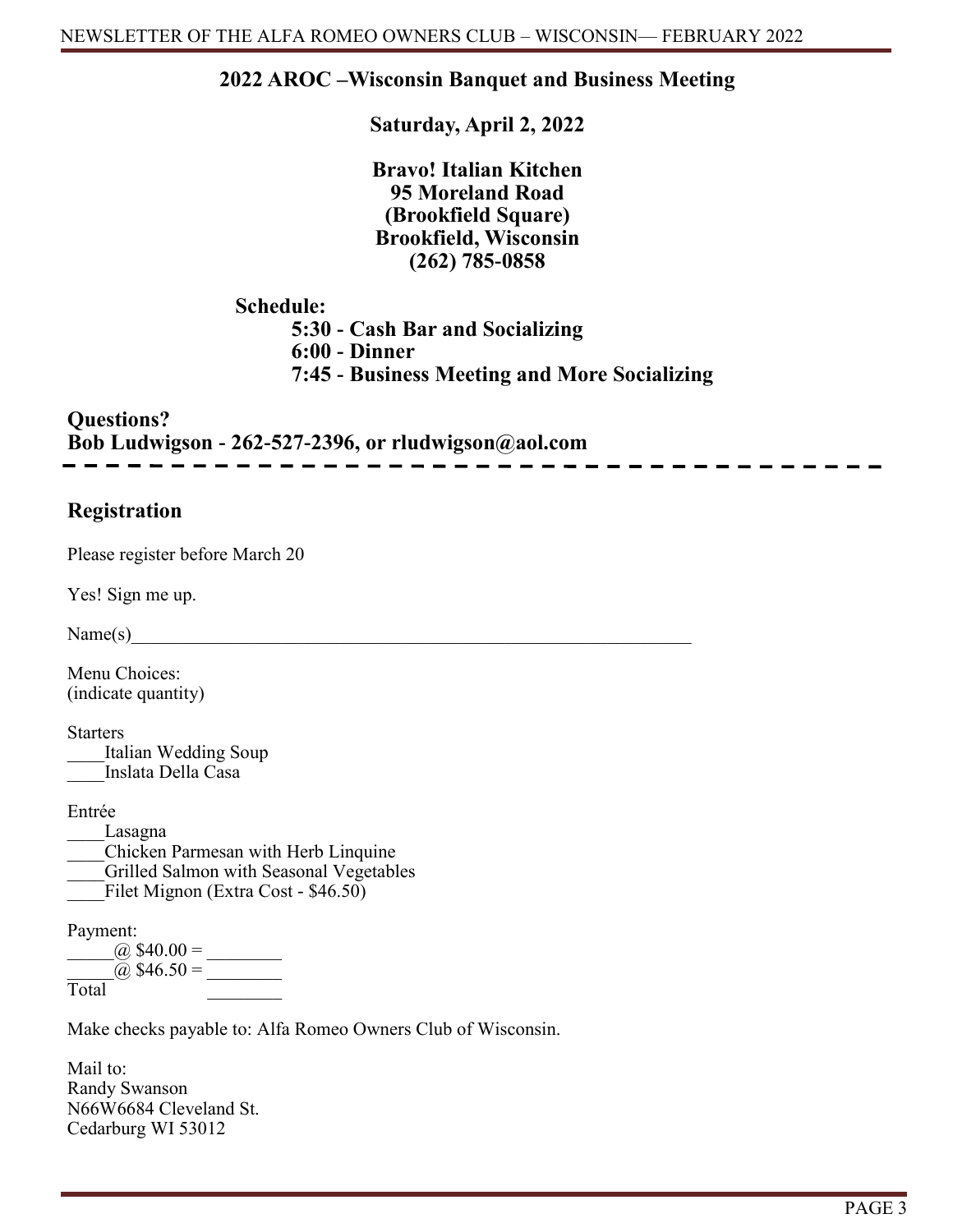# **AROC-US Palm Desert Event Moves to February 18-20**

The 8th annual AROC Winter Retreat has been rescheduled to February 18-20. The event, originally scheduled for January 14-16, was moved on relatively short notice. Such are the realities of our times.

## **Alfiesta Coronado Registrations to Open in February**

According to the AROC-USA website, online registration for the 2022 Convention will open by February 1 and be accessible through [www.aroc](https:/www.aroc-conventions.org)[conventions.org.](https:/www.aroc-conventions.org) Those interested in registering using the manly, old-school method can fill out and mail the hard copy registration form found in the February issue of the *Alfa Owner.* Please don't send cash.

# **2022 Chicago Auto Show Returns to February Dates**

The Chicago Auto Show has returned to its February time slot for 2022. Last year's show was drastically downsized and slipped to July due to Covid. The show is open to the public Feb 12-21, 10 a.m. to 10 p.m., except for the final day, which closes at 8 p.m. The public show is preceded by two press days and a charity event.

Attendees must wear masks at all times, but no proof of vaccination is required, except for the food areas, which will require proof of vax. Such are the byzantine Chicago Covid rules.

# **Milwaukee Car and Truck Show at Wisconsin Center, February 26 - March 6**

If Chicago doesn't do it for you, visit the Milwaukee International Car and Truck Show at the Wisconsin Center February 26 - March 6. All the usual players will be there. Stellantis has 20,000 sq. ft. on the upper level, so maybe there will be an Alfa or two. Who knows? Hours vary by day, so check the website before planning your trip.

No masks or proof of vaccination required for vaccinated people. Non-vaccinated people are requested to wear masks.

# **CAROC To Hold Track Day at Blackhawk Farms June 4**

Our Chicagoland brethren will again host a track day at Blackhawk Farms Raceway, Saturday, June 4. The annual event is cosponsored by CAROC and the Lotus Corps. We're invited, of course. More details will be provided as the event date draws closer, or watch for more information on the [CAROC website.](https://caroc.com/index.php) 

## **Production Version of the Tonale To Debut February 8**



It's official. February 8 is the reveal date for the new Tonale C-SUV. Alfa released a clip on social media showing brief looks at the tail lights (above) and blurry shots of the interior. The reveal is scheduled for 8 a.m., CST. Find it online at the **AlfaRomeoUSA.com** website.

Production is slated to begin in March and deliveries in June, at least in Europe. It's unclear when we'll see the model in the  $\overline{U.S.}$ 

# **Alfa Romeo 2021 Sales Down 2% vs 2020**

Alfa's 4th quarter sales declined 33% from 2020 4th quarter sales, having sold only 4.057 units. Annual sales were 18,250 units, down 2% from 2020. The single bright spot was the Stelvio, which sold 10,539 units for the year, bettering 2020 by 2%. The new Tonale can't come soon enough for Alfa dealers.

# **10 Sweet Cars You Can Import in 2022 Under the 25-year Rule**

#### *From [Hagerty.com,](https://www.hagerty.com/media/buying-and-selling/10-sweet-cars-you-can-import-in-2022-under-the-25-year-rule/?utm_source=SFMC&utm_medium=email&utm_content=MED_UN_NA_EML_UN_SaturdayRoadTrip_NoDynamicNoDOTW&hashed_email=c20f9350ec2c1718f0a5719cebc23978ae049b) 19 Jan 2022, edited*

There's a big wide world of cars out there that, because of federalization laws or market-specific offerings, never make it to dealer lots here in the US of A. Buying a brand-new car from a foreign market and trying to import it on your own is nearly impossible, but it is possible to secure an exemption from certain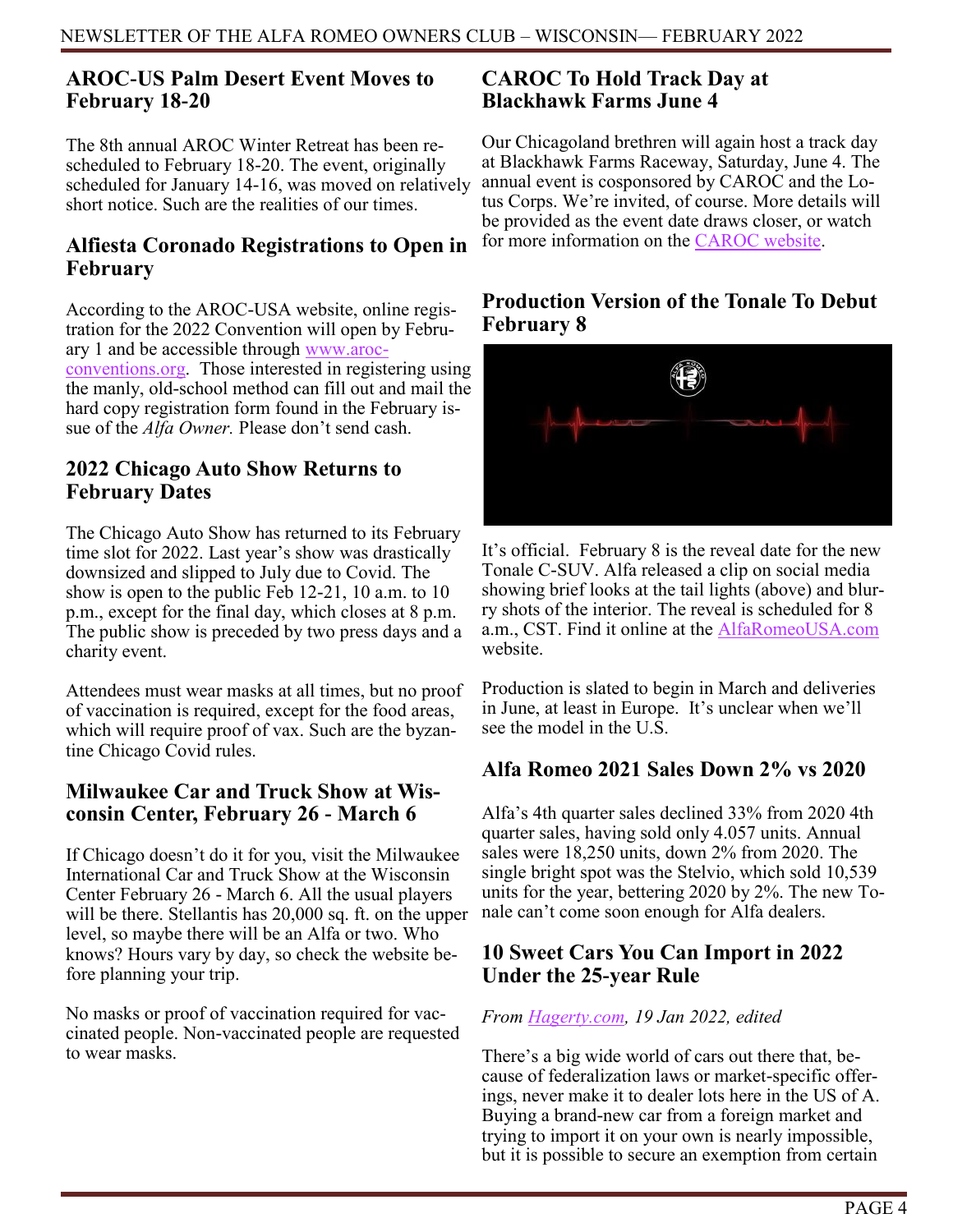#### NEWSLETTER OF THE ALFA ROMEO OWNERS CLUB – WISCONSIN— FEBRUARY 2022

red tape and regulations that allow you to register a car here. In that scenario, the vehicle in question just has to be 25 years or older. America's so-called 25 year rule (it's 15 years up in Canada) means that until the quarter-century clock runs down our favorite unobtanium cars, all we can do is watch them on YouTube or drive them on PlayStation.

One fun thing about the 25-year rule? Each year a new crop of cars becomes eligible for import. Below are 10 cars we've been looking at, all from the class of 1997, that meet the criteria import to the U.S. at some point during 2022. The list covers a mélange of JDM greats and European delicacies (and one Aussie) which certain dedicated fans have been watching from afar for years in anticipation.

Remember, though—your experience with importing any out-of-market vehicle will vary depending on which state you live in. Federal law is one thing, but states also reserve the right to enforce their own regulations. You're out of luck if you live in California, for example, and in 2021 some states in New England *Follow the link to Hagerty.com at the article's top to*  (Maine and Rhode Island, namely) began deregistering Japanese-market mini trucks for some strange reason.

Parts and service for a foreign-market car is also a whole different ball game. They don't carry Renault alternators at Pep Boys.

As always, homework for the dizzying import process from docks to driveway is an absolute must should you be determined to go it alone. Buying from a reputable dealer that specializes in foreign-market imports will come with a premium, but these outfits will often fully handle the paperwork so you don't have to. Nobody wants to have to look over their shoulder, worried that Uncle Sam will one day come with a tow truck sending an innocent Skyline GT-R to the crusher.

#### **Alfa Romeo 156**

Launched in late 1997 and built until 2005, the 156 isn't the prettiest car in the world. And with Stelvio SUVs now meandering around suburbs, an Alfa Romeo isn't as exotic a sight as it used to be for Americans since the brand's 20-year hiatus between 1995 and 2015. It also hails from right in the middle of the company's front-wheel-drive era.

So what does the 156 have going for it? Well, it's an Alfa Romeo, and Alfa Romeos are both attractive and nice to drive. The most desirable engines are the Twin



Spark 16-valve four-cylinder, and the 2.5-liter double overhead cam Busso V-6, both of which look good and make a pleasant sound. Other solid options included a Momo leather interior and mahogany steering wheel, Recaro seats, and lowered suspension. Fast wagon fans will pine for the 156 Sportwagon model, but it didn't arrive until 2000. See you in 2025!

*read about the other nine cars, which are:*

- *Honda Civic Type R*
- *Holden Commodore (VT)*
- *Subaru WRX STi Type R (two-door)*
- *Renault Kangoo*
- *BMW M Roadster (European spec)*
- *Ford Puma*
- *Mitsubishi Pajero Evolution*
- *LTI TX1 London Taxi*
- *Nissan Skyline GT-R NISMO 400R*

#### **The Story of Borrani**

*From "[Shop Talk,](https://home.collectorpartexchange.com/articles/borrani-wheels-born-in-britain-perfected-in-italy?utm_source=cpx&utm_medium=email&utm_campaign=shop-talk-2022-01-03)" Chris Bright, January 3, 2022*



British Born, Italian Perfected

For a company that is so closely associated with Italy and its iconic Grand Prix and sports cars, it may come as a surprise that Borrani Ruote's origins are actually British, founded by a Californian, and represented by a logo originating in Ireland! So while the story of Borrani has origins elsewhere, the company is now Italian through and through.

The company's innovations had Italian car makers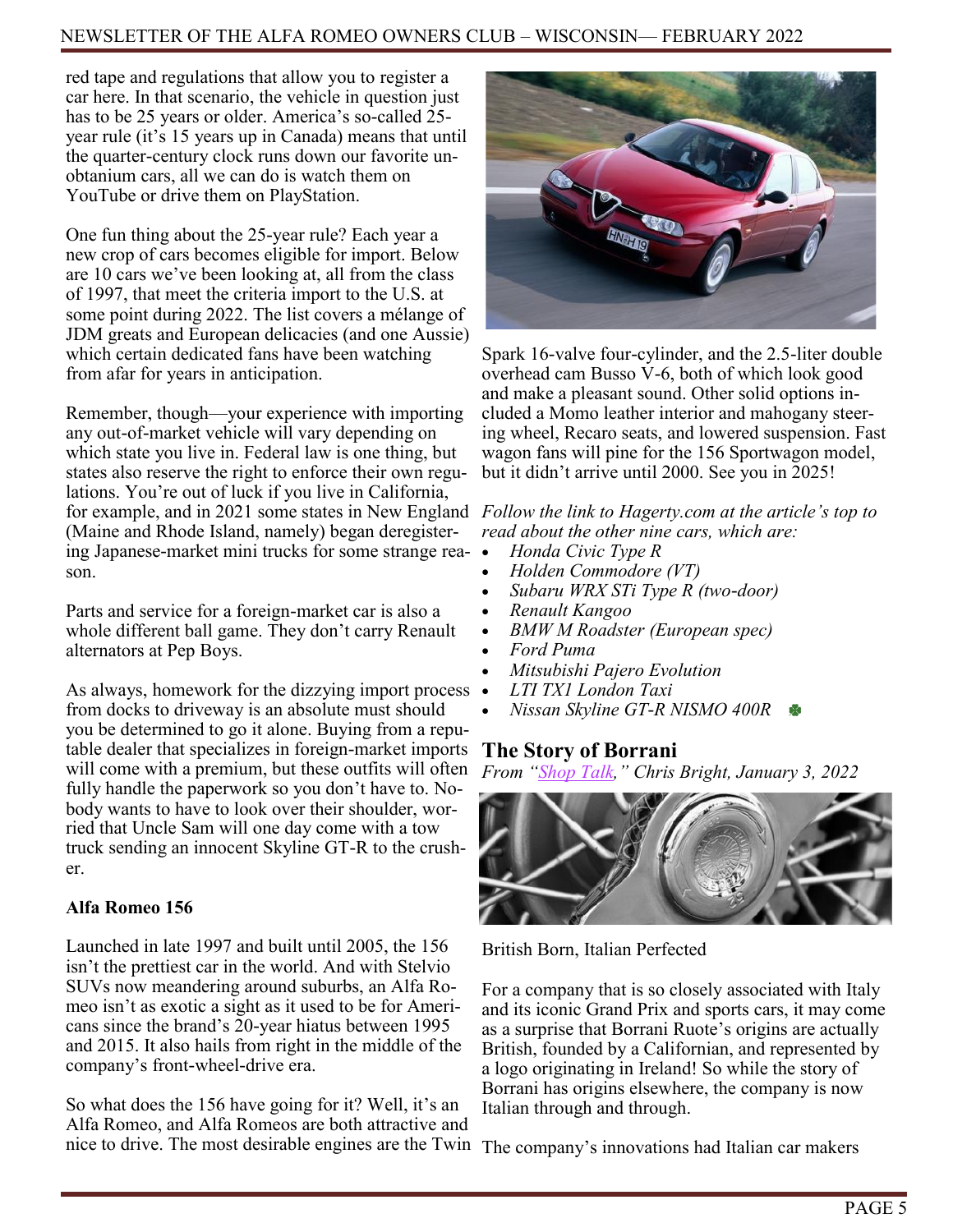beating a path to their door which is why we think of these gorgeous, knock-off wire wheels as a defining element for a vintage sports car.

The Borrani Origin Story

Our tale begins with a bicycle and motorcycle manufacturer in Coventry, England, called Rudge Whitworth Cycles. When founded in 1894, they selected the red hand of Ulster as the company's badge due to a founder's Irish heritage. While grow-



ing their two-wheeled business, a son of a co-founder named John Pugh was dabbling in the nascent sport of auto racing.

In the early days, tires went flat often. The entire tire was changed while the wheel remained attached to the car. Many of us have changed bicycle tires. It was like that, but much, much more time-consuming. Young John thought it would be better to be able to remove the wheel and replace it quickly.

In the early 1900s, he engineered and patented a detachable steel wire wheel, mounted on a splined hub with a center locking nut, what we now refer to as a knock-off wheel. Pugh's invention caught on quickly among racers as the advantages were obvious. By 1913, they became the exclusive style of the wheel used by Grand Prix cars. Thus, the idea of tire strategy was born, as tires could be made to perform better for a shorter period since they could now be easily changed.

The demand for Rudge Whitworth wheels was high, and their factory in Coventry was at capacity serving the nascent British automotive industry. To expand their sales, Rudge Whitworth wanted an outpost on the Continent. In 1922, they set up a licensee in Milan to manufacture wheels there. Carlo Borrani, born in 1887 in Napa, California, to Italian parents that had

immigrated there, returned to Italy to start Rudge Whitworth Milano.

Borrani had immediate success. Within the first year, the company supplied wheels to Alfa Romeo, Isotta Fraschini, Fiat, Bianchi, Lancia, and



*Carlo Borrani*

Auto Union for their race cars and top-tier production cars. An early adopter was Enzo Ferrari, who insisted on using them when he was leading the Alfa Romeo racing efforts, and would later continue their exclusive use for his namesake racing and production cars after the war.

In the 1930s, the name was officially changed to Ruote Borrani S.p.A. ("ruote" is Italian for "wheels"), mainly at the behest of Benito Mussolini, who was cleansing the country of Anglicized names. The Italian outpost made advancements of their own in concert with their diverse and enthusiastic customers. Borrani's most notable improvement was manufacturing the outer rim of an aluminum alloy, which was

significantly lighter and reduced the unsprung weight.

After WWII, to meet the growing demand for Italian sports cars, the holding company changed



*Borrani wheels on the Ferrari 125S*

names and moved its manufacturing to a suburb of Milan. After a successful period for wire wheels, the cast aluminum wheel gradually took over the market. Looking to stay relevant, Borrani began mounting a pressed steel wheel disc into their existing aluminum rims.

These "bimetal" wheels, which were produced as early as 1954, had their fair share of success. They were mounted on famous brands such as Alfa Romeo, ASA, Abarth, Fiat, Lancia, Maserati, and others. Borrani wheels weren't just for Italian cars. They were notably used on early Porsche 356s, Corvettes, and even Ford GT40s.

#### **The Borrani Wheels Difference**

John Pugh's original design for Rudge Whitworth wheels was a game-changer. The idea of a quickchange wheel simply hadn't been needed yet. As we see throughout the history of the automobile, racing is the mother of invention of these safe, strong, and light wheels. Here are the key qualities that made Borranis better:

*Splined Hub and Tapered Mating Cones*. The lowprofile splines provided tremendous strength that could handle acceleration and deceleration. The end was rounded so the wheel could be positioned on the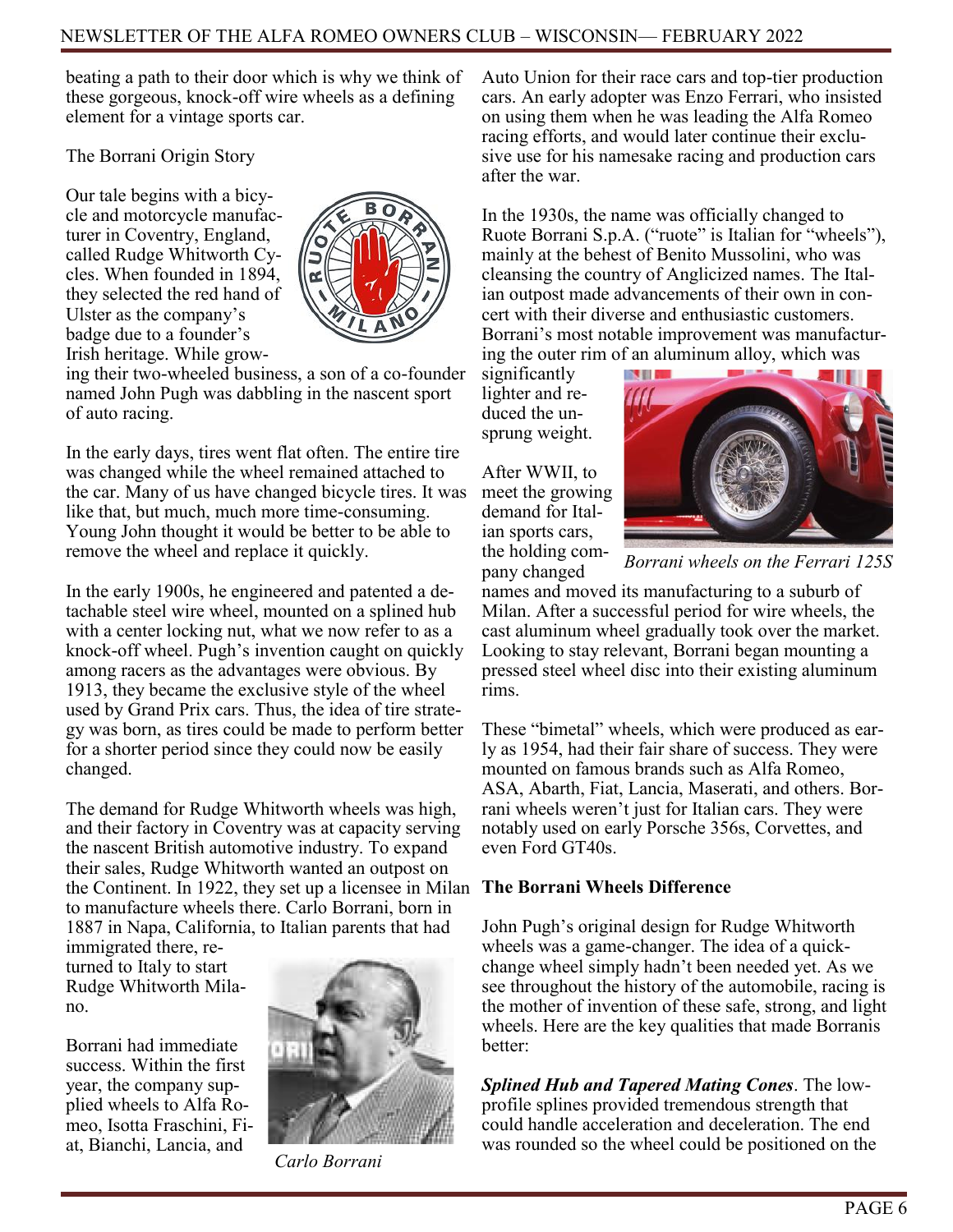axle in one motion, no longer requiring it to be mated at a specific angle of rotation. Today, this design is still utilized on modern Formula One cars.

#### *Self-Tightening Locking*

*Nuts*. This was a big step for safety! The center-locking hubs were designed to tighten under load by featuring reverse threading on one side of the car. The nuts were easily removed with a few blows of a soft hammer.

#### *Forged Alloy Construc-*

*tion*. The differentiator between what was being done in Coventry and elsewhere was that Borrani used aluminum alloy rims that reduced weight and improved steering characteristics, while also being tough enough to handle



Come sempre la ruota **RUDGE WHITWORTH** ha contribuito in ogni<br>corsa al trionfo degli uomini e delle macchine  $\cdots$ SOCIETÀ ITALIANA RUOTE SMONTABILI **RUDGE WHITWORTH** MILANO - VIA UGO BASSI, 9<br>699-121 - 699-119 - Ind. Telegratico Rurudg

*Early Ad*

the extreme loads of Grand Prix and endurance sports car racing.

*Ageless Beauty*. Borrani wheels are a perfect marriage of form and function. Whether chromed or painted, they are evocative and add sophistication to a car. The knock-off spinners were offered in two- and three-wing designs that in and of themselves became iconic. Their popularity made them fashionable, setting off a decades-long period in which they were utilized on the most successful and beautiful cars. Today, they epitomize what a sports car wheel should look like.

All Borrani rims are identified by a stamped RWcode of four or five digits, the unique Ruote Borrani Milano stamping, and a stamped internal production number. The hubs are also coded and the numbers correspond to technical

specifications.

#### **Borrani Today**

The legacy of Ruote Borrani is forever etched in automotive history. However, the company as it exists today is a shadow of its former self. At its height in



*Borrani Bimetal*

the 1950s, Borrani was producing 15,000 wheels per month. In the 1960s, cast aluminum wheels were becoming popular. Some Ferraris carried Borrani wheels into the early 1990s.

Today, the entity operates as RuoteMilano Srl as part of the international automotive concern Zeta Europe BV, a Dutch outfit. Borrani primarily manufactures wire wheels in a facility near Milan for both automobiles and motorcycles. Their main production is wire wheels for collector vehicles, but they also have modern designs that are aftermarket upgrades for modern production cars including Audis, Maseratis, Minis, and Fiat 500s.

Borrani wheels are still iconic and highly sought after, which keeps the market for originals hot, with sets selling for upwards of five figures. It is hard to imagine a product that is as well known as the cars it is fitted on, but Borrani wheels have arguably attained that enviable and well-deserved status.



only alfa romeo could create this high performance car with 5-forward speeds for \$2995



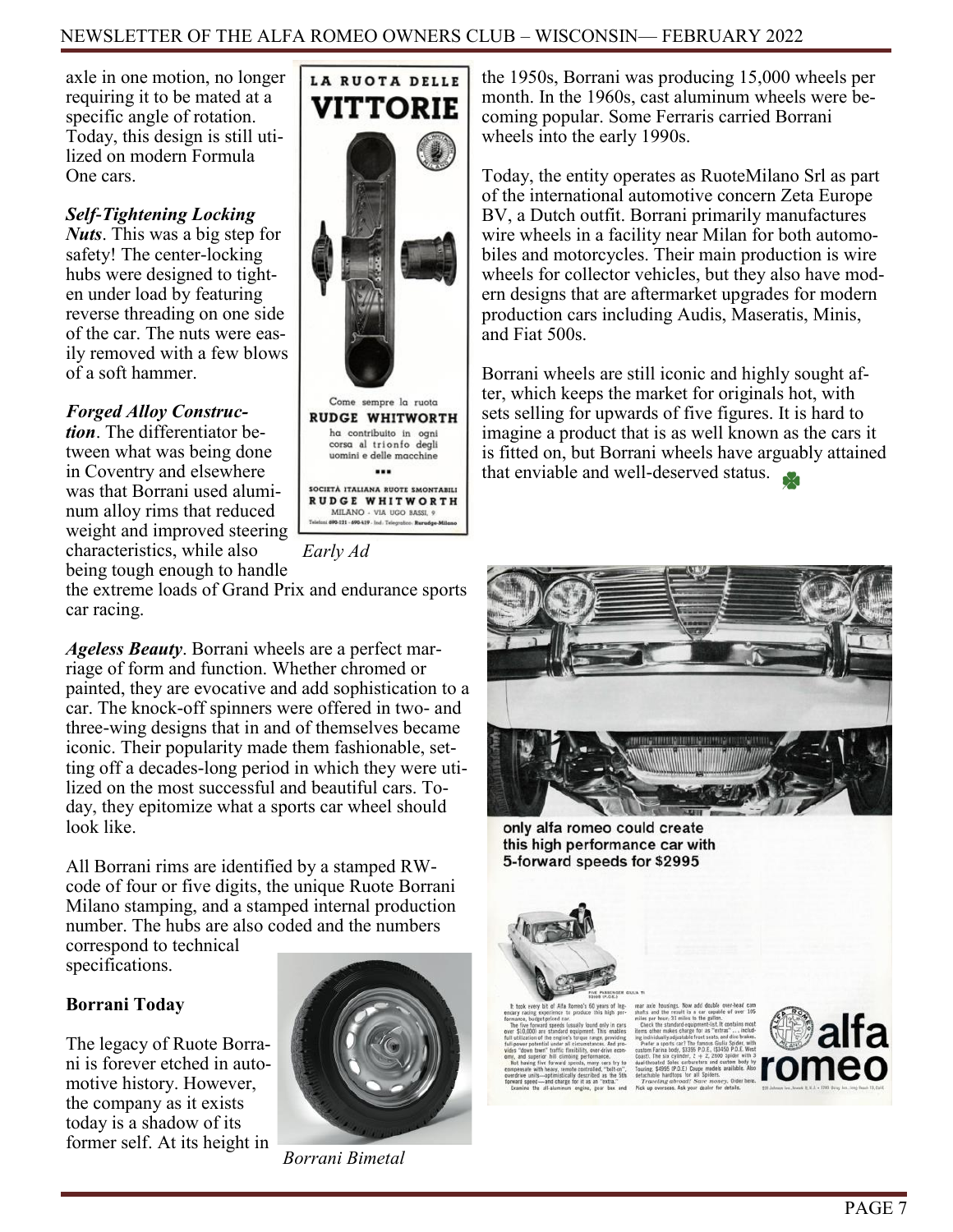# **Classifieds**

*Alfanatic* will post brief non-commercial classifieds for members and friends at no charge. Email the [editors](mailto:rabhalter@att.net) to make a submission.

## **Wanted**

Your classified ads! Posted free! Let us know.

# **For Sale**

# **Moving Sale LAST CHANCE!**

#### **Miscellaneous Alfa Parts for Sale Any Offers Accepted!**

#### **Parts Not Sold by May Will Be Scrapped!**

- 2 ea. V6 valve cover sets
- 2 ea. v6 lower sumps
- 1 ea. V6 rear bell housing
- 1 ea. V6 Oil pan complete
- 1 ea. Spider Oil pan complete
- 1 ea. 4 cyl valve cover
- 4 ea. Bosch intake vanes
- 2 ea. Spider Idler assemblies
- 1 ea. Spider driveshaft
- 2 ea. Bins of 74 spider parts
- 1 ea. Spider Clutch disk New Valeo
- 2 ea. Spider Transmission
- 1 ea. Spider transmission without Bell housing
- 2 ea. 74 spider doors
- 1 ea. Left rear quarter panel new for 70's spider
- 1 ea. lower nose panel 70's spider New
- 1 ea. 4 cyl Engine mount for engine stand
- 1 ea. Sperry Head with 11mm cams
- 2 ea. Spider 2.0 Crankshafts
- 2 ea. European 4 cyl cast y exhaust manifold set
- 1 ea. European 4 cyl 40mm carb intake with mounts
- 1 ea. European 4 cyl 45mm carb intake w/o mounts

For more information, email Steve Wirtz [\(swirtz@charter.net\)](mailto:swirtz@charter.net?subject=Alfa%20Parts)

**Gary Tree** is trying to clean out his garage. He is parting a **1980 Spider** and has many other parts to sell, too numerous to list. An S2 Windshield, fiberglass bumpers, engine, transmission, door latches, etc. Just ask! Contact Gary at 608-209-2352, or [gjtreehouse@gmail.com](mailto:gjtreehouse@gmail.com)